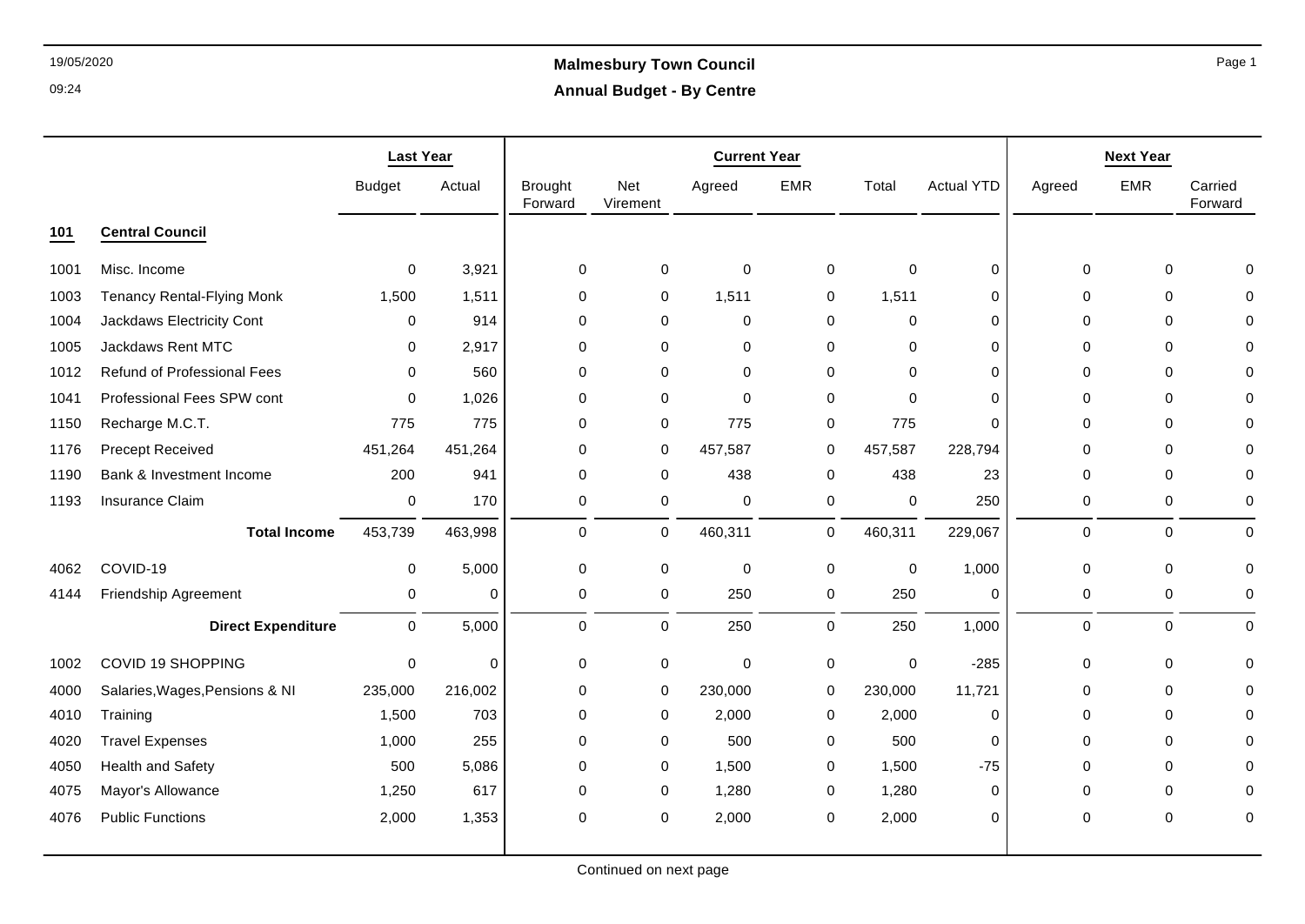|      |                                    | <b>Last Year</b> |          |                           |                        | <b>Current Year</b> |             |             |                   |          | <b>Next Year</b> |                    |
|------|------------------------------------|------------------|----------|---------------------------|------------------------|---------------------|-------------|-------------|-------------------|----------|------------------|--------------------|
|      |                                    | <b>Budget</b>    | Actual   | <b>Brought</b><br>Forward | <b>Net</b><br>Virement | Agreed              | <b>EMR</b>  | Total       | <b>Actual YTD</b> | Agreed   | <b>EMR</b>       | Carried<br>Forward |
| 4079 | Robes and Hats                     | 100              | 1,519    | $\Omega$                  | $\mathbf 0$            | 100                 | $\mathbf 0$ | 100         | $\Omega$          | $\Omega$ | $\Omega$         | $\Omega$           |
| 4080 | Signwriting                        | 100              | 136      | 0                         | 0                      | 100                 | 0           | 100         | 0                 | 0        | 0                |                    |
| 4081 | Cemetery software set up           | 0                | 1,693    | $\mathbf 0$               | 0                      | 0                   | 0           | $\Omega$    | 0                 | 0        | $\mathbf 0$      |                    |
| 4082 | <b>Community Engagement</b>        | 0                | 59       | 0                         | 0                      | 0                   | 0           | 0           | 0                 | 0        | 0                |                    |
| 4100 | Office Equipment                   | 500              | 421      | 0                         | 0                      | 500                 | 0           | 500         | 0                 | 0        | 0                |                    |
| 4110 | <b>Play Equipment Inspections</b>  | 650              | 451      | $\Omega$                  | $\mathbf 0$            | 650                 | $\Omega$    | 650         | $\Omega$          | $\Omega$ | $\mathbf 0$      |                    |
| 4115 | <b>Grass Cutting</b>               | 4,000            | $\Omega$ | $\Omega$                  | 0                      | 4,000               | 0           | 4,000       | 0                 | $\Omega$ | $\Omega$         |                    |
| 4118 | Maintenance-Town Hall              | 10,000           | 12,672   | $\mathbf 0$               | 0                      | 10,000              | 0           | 10,000      | 0                 | 0        | $\mathbf 0$      |                    |
| 4119 | Maintenance etc L & Y              | 10,000           | 7,012    | 0                         | 0                      | 10,000              | 0           | 10,000      | 22                | $\Omega$ | 0                |                    |
| 4120 | Photocopier                        | 1,850            | 1,514    | $\Omega$                  | 0                      | 1,850               | 0           | 1,850       | $\Omega$          | $\Omega$ | $\Omega$         |                    |
| 4121 | Telephone etc                      | 2,000            | 1,960    | 0                         | 0                      | 2,000               | 0           | 2,000       | 196               | 0        | 0                |                    |
| 4122 | Consumables, Stationery etc TC     | 2,500            | 2,380    | $\mathbf 0$               | 0                      | 1,500               | 0           | 1,500       | 65                | $\Omega$ | $\mathbf 0$      |                    |
| 4123 | Service Agreements incl Window     | $\Omega$         | 0        | $\mathbf 0$               | 0                      | 36,000              | 0           | 36,000      | 1,750             | 0        | $\mathbf 0$      |                    |
| 4125 | Insurance                          | 10,000           | 12,550   | 0                         | 0                      | 12,550              | 0           | 12,550      | 0                 | 0        | 0                |                    |
| 4126 | Motor Vehicle Expenses             | 2,000            | 2,661    | 0                         | 0                      | 2,000               | 0           | 2,000       | 46                | $\Omega$ | 0                |                    |
| 4130 | Subscriptions                      | 1,750            | 1,760    | 0                         | 0                      | 1,750               | 0           | 1,750       | 428               | 0        | 0                |                    |
| 4141 | <b>Communication and Publicity</b> | 1,500            | 458      | 0                         | 0                      | 1,500               | 0           | 1,500       | 0                 | 0        | 0                |                    |
| 4143 | Defibrillator                      | $\Omega$         | $\Omega$ | 0                         | 0                      | 150                 | 0           | 150         | 0                 | $\Omega$ | 0                |                    |
| 4147 | Card Machine                       | $\Omega$         | $\Omega$ | $\Omega$                  | 0                      | 0                   | 0           | 0           | 31                | 0        | $\Omega$         |                    |
| 4151 | Tenancies(Accomodation Rental)     | 2,000            | 1,805    | 0                         | 0                      | 2,000               | 0           | 2,000       | 0                 | 0        | 0                |                    |
| 4152 | <b>Utilities</b>                   | 20,500           | 24,656   | 0                         | 0                      | 20,500              | 0           | 20,500      | 4,780             | 0        | 0                |                    |
| 4153 | MTC Mobile Telephone               | $\Omega$         | 37       | $\mathbf 0$               | 0                      | $\mathbf 0$         | 0           | $\mathbf 0$ | $\Omega$          | 0        | 0                |                    |
| 4157 | Publications                       | 200              | 27       | 0                         | 0                      | 200                 | 0           | 200         | 0                 | 0        | 0                |                    |
| 4175 | NNDR - Town Hall                   | 17,250           | 17,553   | $\Omega$                  | 0                      | 17,250              | 0           | 17,250      | $\Omega$          | $\Omega$ | $\Omega$         | $\Omega$           |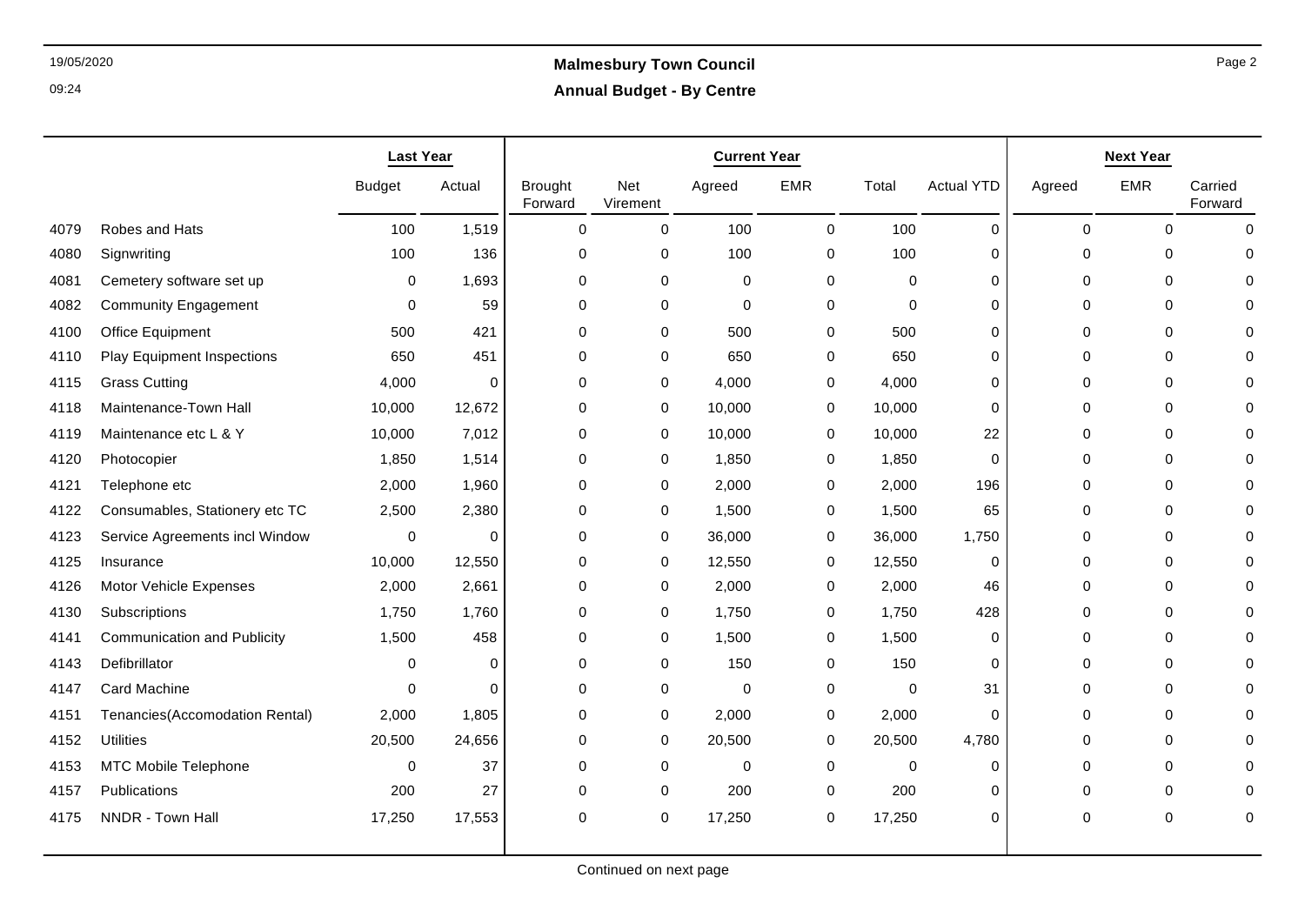|      |                                    | <b>Last Year</b> |             |                           |                 | <b>Current Year</b> |             |             |                   |             | <b>Next Year</b> |                    |
|------|------------------------------------|------------------|-------------|---------------------------|-----------------|---------------------|-------------|-------------|-------------------|-------------|------------------|--------------------|
|      |                                    | <b>Budget</b>    | Actual      | <b>Brought</b><br>Forward | Net<br>Virement | Agreed              | <b>EMR</b>  | Total       | <b>Actual YTD</b> | Agreed      | <b>EMR</b>       | Carried<br>Forward |
| 4176 | Professional Fees-MTC              | 1,000            | 9,589       | $\mathbf 0$               | $\Omega$        | 1,000               | 0           | 1,000       | $\mathbf 0$       | $\mathbf 0$ | $\mathbf 0$      | $\Omega$           |
| 4177 | <b>Audit Fees</b>                  | 1,800            | 1,600       | $\Omega$                  | $\Omega$        | 1,800               | $\mathbf 0$ | 1,800       | $\Omega$          | $\Omega$    | $\Omega$         | $\Omega$           |
| 4178 | <b>RBS Support</b>                 | $\mathbf 0$      | 59          | $\Omega$                  | $\Omega$        | 675                 | 0           | 675         | 296               | $\Omega$    | $\Omega$         | $\mathbf{0}$       |
| 4192 | <b>Christmas Lights</b>            | 3,500            | 8,250       | 0                         | 0               | 6,500               | 0           | 6,500       | 0                 | 0           | 0                | $\Omega$           |
| 4193 | <b>EPOS System</b>                 | $\mathbf 0$      | 2,400       | $\Omega$                  | $\Omega$        | $\mathbf 0$         | $\mathbf 0$ | $\mathbf 0$ | $\Omega$          | $\Omega$    | 0                | $\Omega$           |
| 4194 | Health & Safety-DON'T USE          | 1,000            | 572         | $\Omega$                  | $\Omega$        | $\mathbf 0$         | $\mathbf 0$ | $\mathbf 0$ | 75                | $\Omega$    | $\Omega$         | $\Omega$           |
| 4195 | <b>Depreciation Equipment</b>      | 1,500            | $\mathbf 0$ | $\mathbf 0$               | 0               | $\Omega$            | 0           | $\mathbf 0$ | $\mathbf 0$       | $\Omega$    | 0                | $\Omega$           |
| 4197 | <b>Refuse Collection</b>           | 2,250            | 2,475       | 0                         | 0               | 2,500               | 0           | 2,500       | 229               | $\Omega$    | 0                | 0                  |
| 4198 | Dep'rctn Town Hall                 | 19,000           | $\Omega$    | $\Omega$                  | $\Omega$        | $\mathbf{0}$        | $\mathbf 0$ | 0           | $\Omega$          | $\Omega$    | 0                | $\Omega$           |
| 4199 | <b>Depreciation Motor Vehicles</b> | 1,700            | $\mathbf 0$ | 0                         | $\Omega$        | $\mathbf 0$         | 0           | $\mathbf 0$ | $\Omega$          | $\Omega$    | 0                | $\Omega$           |
| 4200 | <b>Birdcage Agreement</b>          | 10               | 10          | $\Omega$                  | 0               | 10                  | 0           | 10          | $\mathbf 0$       | 0           | 0                | $\mathbf{0}$       |
| 4205 | <b>Twinning Association</b>        | 500              | 500         | $\Omega$                  | $\Omega$        | 1,500               | 0           | 1,500       | $\Omega$          | $\Omega$    | $\Omega$         | $\Omega$           |
| 4210 | <b>Small Grants Allocation</b>     | 2,500            | 400         | $\Omega$                  | $\Omega$        | 2,500               | 0           | 2,500       | $\Omega$          | $\Omega$    | 0                | $\Omega$           |
| 4231 | ICT Support                        | 7,500            | 3,870       | $\Omega$                  | 0               | 4,500               | 0           | 4,500       | 63                | $\Omega$    | $\Omega$         | $\Omega$           |
| 4241 | <b>Public Toilets</b>              | 0                | $\pmb{0}$   | 0                         | 0               | 19,640              | 0           | 19,640      | $\Omega$          | 0           | 0                | 0                  |
| 4500 | Loan Re-Payments Capital & Int     | 40,863           | 40,863      | $\Omega$                  | $\Omega$        | 40,863              | $\mathbf 0$ | 40,863      | 20,432            | $\Omega$    | $\Omega$         | $\Omega$           |
| 4550 | Service Agreements                 | 3,500            | 4,294       | 0                         | 0               | 3,500               | 0           | 3,500       | 244               | $\Omega$    | $\Omega$         | $\Omega$           |
| 4600 | Precept Joint Burial               | 7,696            | $\mathbf 0$ | 0                         | $\mathbf 0$     | $\mathbf 0$         | 0           | $\pmb{0}$   | $\mathbf 0$       | $\mathbf 0$ | $\mathbf 0$      | $\mathbf 0$        |
|      | <b>Overhead Expenditure</b>        | 422,469          | 390,221     | $\Omega$                  | $\Omega$        | 446,868             | $\mathbf 0$ | 446,868     | 40,019            | $\Omega$    | $\Omega$         | $\mathbf{0}$       |
|      | 101 Net Income over Expenditure    | 31,270           | 68,777      | $\mathbf 0$               | 0               | 13,193              | 0           | 13,193      | 188,048           | $\mathbf 0$ | 0                | $\mathbf 0$        |
| 6000 | plus Transfer from EMR             | $\pmb{0}$        | 5,000       | $\mathbf 0$               | $\Omega$        | $\mathbf 0$         | 0           | $\mathbf 0$ | $\mathbf 0$       | $\Omega$    | $\Omega$         | $\Omega$           |
| 6001 | less Transfer to EMR               | $\mathbf 0$      | 1,157       | 0                         | $\Omega$        | $\mathbf 0$         | $\mathbf 0$ | $\pmb{0}$   | $\mathbf 0$       | $\Omega$    | 0                | $\mathbf{0}$       |
|      | Movement to/(from) Gen Reserve     | 31,270           | 72,620      |                           |                 | 13,193              |             | 13,193      | 188,048           | $\Omega$    |                  |                    |
|      |                                    |                  |             |                           |                 |                     |             |             |                   |             |                  |                    |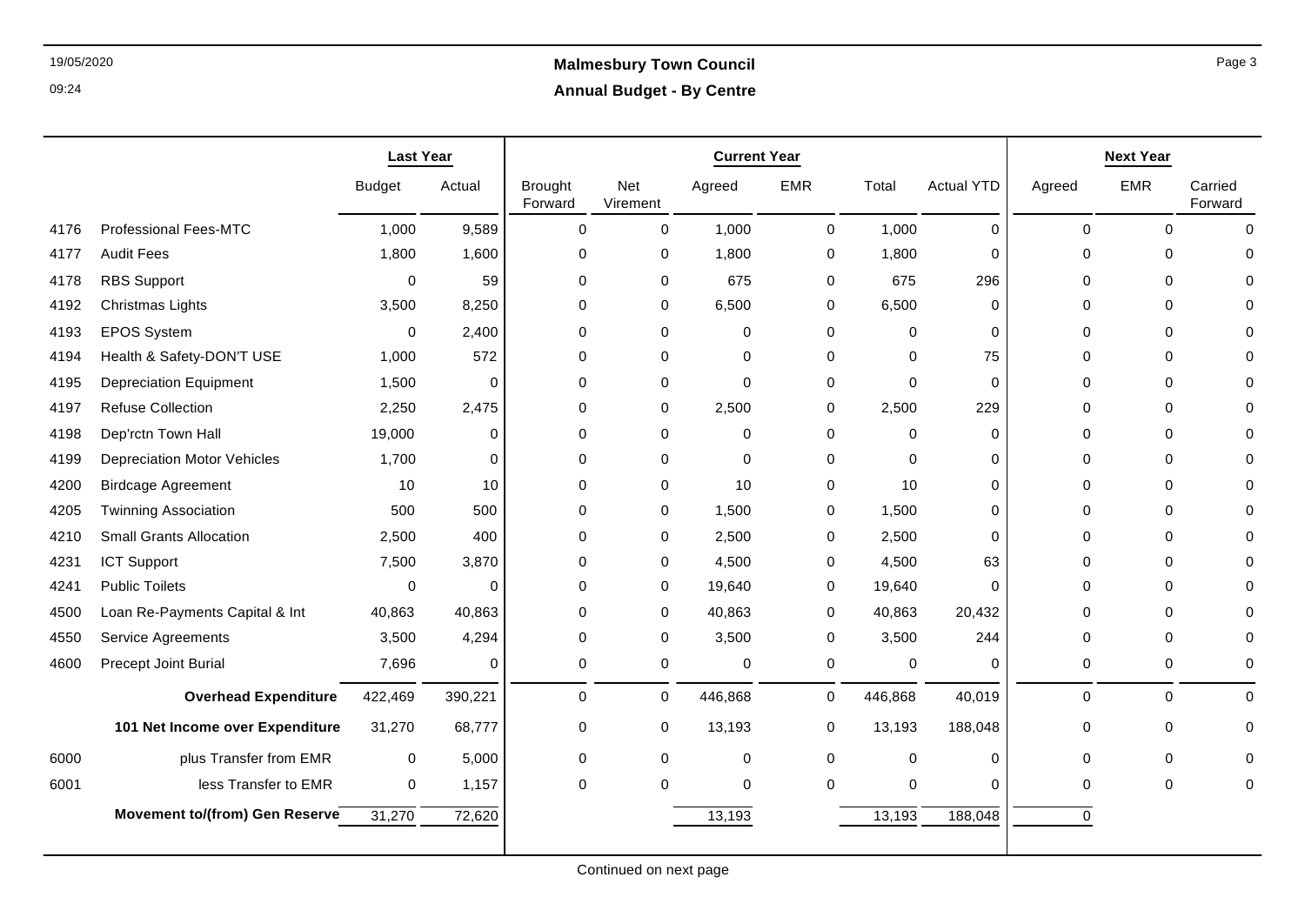# 19/05/2020 **Malmesbury Town Council Annual Budget - By Centre**

|      |                                        | <b>Last Year</b> |           |                           |                 | <b>Current Year</b> |             |             |                   |             | <b>Next Year</b> |                    |
|------|----------------------------------------|------------------|-----------|---------------------------|-----------------|---------------------|-------------|-------------|-------------------|-------------|------------------|--------------------|
|      |                                        | <b>Budget</b>    | Actual    | <b>Brought</b><br>Forward | Net<br>Virement | Agreed              | <b>EMR</b>  | Total       | <b>Actual YTD</b> | Agreed      | <b>EMR</b>       | Carried<br>Forward |
| 102  | Projects                               |                  |           |                           |                 |                     |             |             |                   |             |                  |                    |
| 1020 | Flood Working Group Project            | 0                | 1,800     | $\mathbf 0$               | 0               | 0                   | $\mathbf 0$ | 0           | 0                 | $\mathbf 0$ | $\mathbf 0$      | $\mathbf 0$        |
|      | <b>Total Income</b>                    | $\mathbf 0$      | 1,800     | 0                         | 0               | $\pmb{0}$           | $\mathbf 0$ | 0           | $\mathbf 0$       | $\mathbf 0$ | 0                | $\mathbf 0$        |
| 4311 | <b>TIC Refit fees</b>                  | $\mathbf 0$      | 1,487     | $\mathbf 0$               | 0               | $\mathbf 0$         | $\mathbf 0$ | 0           | 0                 | $\mathbf 0$ | 0                | $\mathbf 0$        |
| 4312 | Website design                         | 0                | 1,650     | $\mathbf 0$               | 0               | $\mathbf 0$         | $\mathbf 0$ | $\mathbf 0$ | $\mathbf 0$       | $\mathbf 0$ | $\mathbf 0$      | $\Omega$           |
| 4314 | <b>Public Toilets</b>                  | 0                | 40,628    | $\mathbf 0$               | 0               | $\mathbf 0$         | $\mathbf 0$ | $\mathbf 0$ | $\mathbf 0$       | 0           | 0                | $\Omega$           |
| 4318 | Eilmer Bar Works                       | $\mathbf 0$      | 3,531     | $\mathbf 0$               | 0               | $\mathbf 0$         | $\mathbf 0$ | $\mathbf 0$ | 0                 | $\mathbf 0$ | $\mathbf 0$      | 0                  |
| 4333 | <b>Bar Refurbishment</b>               | 0                | 7,266     | 0                         | 0               | $\mathbf 0$         | 0           | 0           | $\mathbf 0$       | 0           | 0                | 0                  |
|      | <b>Overhead Expenditure</b>            | $\mathbf 0$      | 54,562    | $\mathbf 0$               | 0               | $\mathbf 0$         | $\mathbf 0$ | 0           | $\mathbf 0$       | $\mathbf 0$ | $\mathbf 0$      | $\mathbf 0$        |
|      | 102 Net Income over Expenditure        | $\mathbf 0$      | $-52,762$ | 0                         | 0               | 0                   | $\mathbf 0$ | 0           | 0                 | 0           | 0                | 0                  |
| 6000 | plus Transfer from EMR                 | 0                | 48,523    | $\mathbf 0$               | 0               | $\mathbf 0$         | $\mathbf 0$ | $\mathbf 0$ | 0                 | $\mathbf 0$ | 0                | $\Omega$           |
| 6001 | less Transfer to EMR                   | 0                | 10,670    | $\mathbf 0$               | 0               | $\mathbf 0$         | $\mathbf 0$ | 0           | 0                 | 0           | 0                | 0                  |
|      | <b>Movement to/(from) Gen Reserve</b>  | $\mathbf 0$      | (14, 909) |                           |                 | $\pmb{0}$           |             | 0           | $\Omega$          | $\mathbf 0$ |                  |                    |
| 301  | <b>Community &amp; Town Promotions</b> |                  |           |                           |                 |                     |             |             |                   |             |                  |                    |
| 1007 | LNS                                    | 0                | 1,010     | 0                         | 0               | 0                   | $\mathbf 0$ | 0           | 0                 | 0           | 0                | $\Omega$           |
| 1011 | Gallery sales                          | $\Omega$         | 583       | $\Omega$                  | 0               | 100                 | 0           | 100         | 0                 | $\Omega$    | $\Omega$         | $\Omega$           |
| 1013 | Malm In Bloom-Sponsorship etc          | $\mathbf 0$      | 1,931     | $\mathbf 0$               | 0               | 1,900               | $\mathbf 0$ | 1,900       | $\mathbf 0$       | $\Omega$    | 0                | $\Omega$           |
| 1015 | <b>TIC Sales</b>                       | 6,000            | 3,060     | $\mathbf 0$               | 0               | 5,000               | $\mathbf 0$ | 5,000       | 0                 | 0           | $\mathbf 0$      | $\mathbf 0$        |
| 1029 | C&TP Misc. Income                      | $\mathbf 0$      | 198       | 0                         | 0               | $\pmb{0}$           | $\mathbf 0$ | 0           | 0                 | 0           | 0                | 0                  |
|      | <b>Total Income</b>                    | 6,000            | 6,782     | $\mathbf 0$               | 0               | 7,000               | $\mathbf 0$ | 7,000       | $\mathbf 0$       | $\mathbf 0$ | $\mathbf 0$      | $\mathbf 0$        |
| 4071 | Projects                               | 2,500            | 6,935     | 0                         | 0               | 2,850               | $\mathbf 0$ | 2,850       | $\mathbf 0$       | $\mathbf 0$ | 0                | 0                  |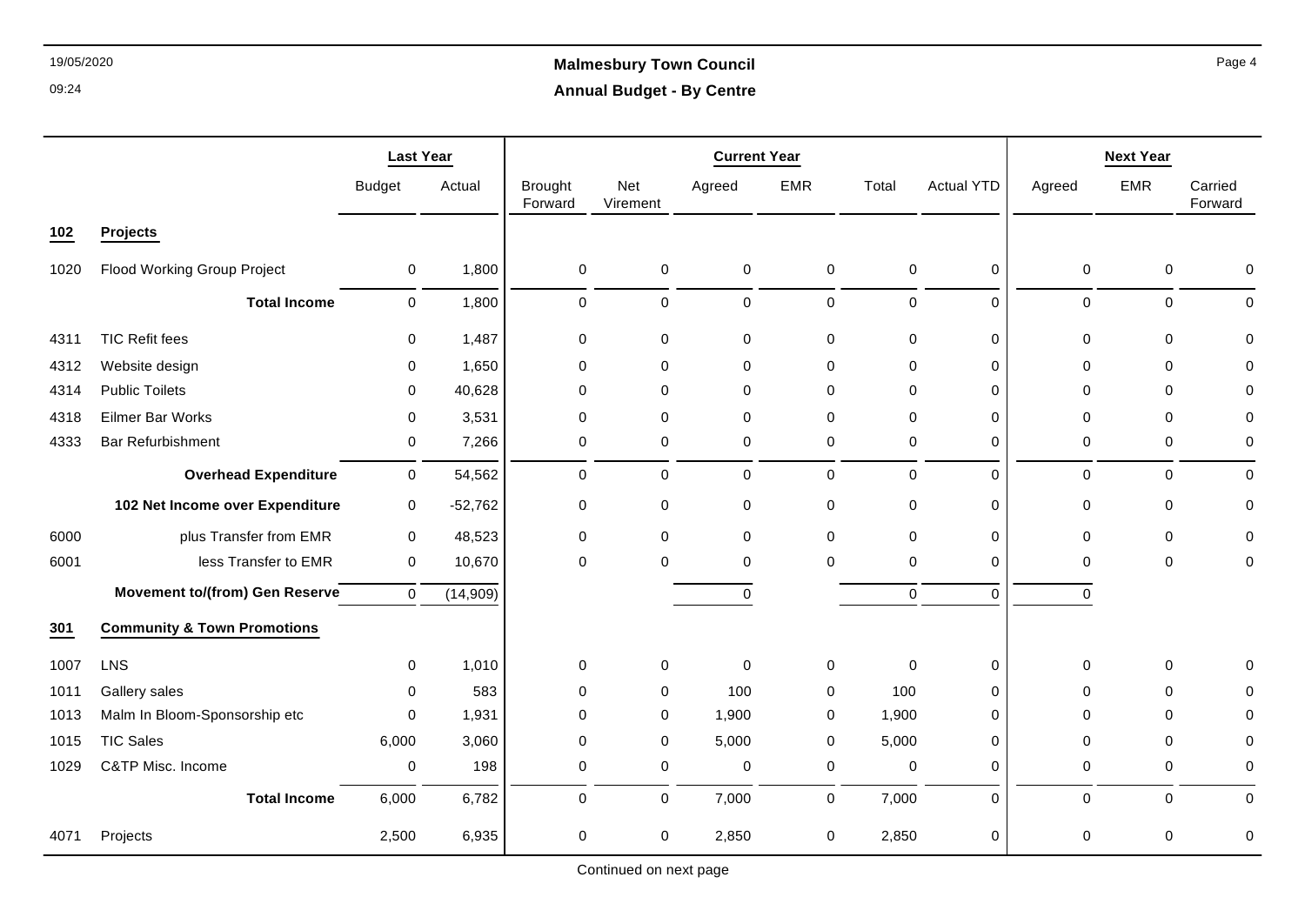|      |                                       | <b>Last Year</b> |             |                           |                 | <b>Current Year</b> |             |             |                   | <b>Next Year</b> |             |                    |  |
|------|---------------------------------------|------------------|-------------|---------------------------|-----------------|---------------------|-------------|-------------|-------------------|------------------|-------------|--------------------|--|
|      |                                       | <b>Budget</b>    | Actual      | <b>Brought</b><br>Forward | Net<br>Virement | Agreed              | EMR         | Total       | <b>Actual YTD</b> | Agreed           | <b>EMR</b>  | Carried<br>Forward |  |
| 4072 | <b>MinB Presentation Event</b>        | $\mathbf 0$      | $\Omega$    | $\mathbf 0$               | $\Omega$        | 400                 | 0           | 400         | $\mathbf 0$       | $\Omega$         | $\Omega$    | $\Omega$           |  |
| 4073 | <b>WOMAD</b>                          | $\Omega$         | $\Omega$    | $\mathbf 0$               | 0               | 200                 | $\mathbf 0$ | 200         | $\Omega$          | $\Omega$         | $\mathbf 0$ | $\Omega$           |  |
| 4074 | <b>Community Tea</b>                  | $\Omega$         | $\Omega$    | $\mathbf 0$               | 0               | 250                 | $\mathbf 0$ | 250         | $\mathbf 0$       | $\Omega$         | $\mathbf 0$ | $\Omega$           |  |
| 4083 | <b>LNS</b>                            | $\Omega$         | $\Omega$    | $\mathbf 0$               | 0               | 650                 | 0           | 650         | $\mathbf 0$       | $\Omega$         | $\Omega$    | $\Omega$           |  |
| 4084 | <b>Family Trail</b>                   | $\mathbf{0}$     | $\Omega$    | $\Omega$                  | 0               | 200                 | $\mathbf 0$ | 200         | $\Omega$          | $\Omega$         | $\Omega$    | 0                  |  |
| 4085 | St Aldhelms Fair                      | $\Omega$         | $\Omega$    | $\mathbf 0$               | 0               | 650                 | 0           | 650         | $\mathbf 0$       | 0                | $\Omega$    | 0                  |  |
| 4086 | Youth Art Exhibition                  | 0                | 0           | $\mathbf 0$               | 0               | 100                 | $\mathbf 0$ | 100         | $\mathbf 0$       | 0                | $\mathbf 0$ | $\Omega$           |  |
| 4087 | <b>VE75</b>                           | $\Omega$         | $\Omega$    | $\Omega$                  | 0               | 400                 | 0           | 400         | $\Omega$          | $\Omega$         | $\Omega$    | $\Omega$           |  |
| 4145 | Consumable & Stock Prchs TIC          | 4,000            | 390         | $\Omega$                  | 0               | 3,000               | $\mathbf 0$ | 3,000       | $\mathbf 0$       | $\Omega$         | $\Omega$    | $\Omega$           |  |
| 4146 | <b>Great West Way Membership</b>      | $\mathbf 0$      | $\mathbf 0$ | $\mathbf 0$               | 0               | 0                   | $\pmb{0}$   | $\mathbf 0$ | 1,250             | $\Omega$         | $\mathbf 0$ | $\Omega$           |  |
| 4147 | <b>Card Machine</b>                   | 500              | 658         | $\Omega$                  | 0               | 500                 | 0           | 500         | $\Omega$          | 0                | $\Omega$    | $\Omega$           |  |
| 4148 | Youth Provision                       | 3,000            | 3,333       | $\mathbf 0$               | 0               | 3,500               | $\mathbf 0$ | 3,500       | $\Omega$          | $\Omega$         | $\mathbf 0$ | $\Omega$           |  |
| 4243 | Promotional Act & Marketing           | 2,750            | 2,695       | $\mathbf 0$               | 0               | 2,750               | 0           | 2,750       | 210               | $\Omega$         | $\mathbf 0$ | 0                  |  |
| 4244 | <b>Bloom in Malmesbury</b>            | 2,000            | 2,613       | $\mathbf 0$               | 0               | 2,000               | 0           | 2,000       | 0                 | 0                | 0           | 0                  |  |
|      | <b>Overhead Expenditure</b>           | 14,750           | 16,625      | $\mathbf 0$               | $\mathsf{O}$    | 17,450              | $\mathbf 0$ | 17,450      | 1,460             | $\mathbf 0$      | $\mathbf 0$ | $\mathbf 0$        |  |
|      | 301 Net Income over Expenditure       | $-8,750$         | $-9,842$    | $\mathbf 0$               | 0               | $-10,450$           | $\mathbf 0$ | $-10,450$   | $-1,460$          | 0                | $\mathbf 0$ | 0                  |  |
| 6000 | plus Transfer from EMR                | $\mathbf 0$      | 5,688       | 0                         | 0               | 0                   | 0           | $\mathbf 0$ | $\mathbf 0$       | $\Omega$         | $\mathbf 0$ | 0                  |  |
|      | <b>Movement to/(from) Gen Reserve</b> | (8,750)          | (4, 154)    |                           |                 | (10, 450)           |             | (10, 450)   | (1,460)           | $\mathbf 0$      |             |                    |  |
| 401  | <b>Planning and Environment</b>       |                  |             |                           |                 |                     |             |             |                   |                  |             |                    |  |
| 4096 | <b>Strategic Planning</b>             | 6,000            | 2,410       | $\mathbf 0$               | 0               | 6,000               | 0           | 6,000       | 0                 | 0                | $\mathbf 0$ | $\Omega$           |  |
| 4097 | Car Parking Subsidy                   | 8,000            | 5,458       | $\mathbf 0$               | 0               | 8,000               | 0           | 8,000       | 0                 | $\mathbf 0$      | $\Omega$    | 0                  |  |
|      | <b>Overhead Expenditure</b>           | 14,000           | 7,868       | $\mathbf 0$               | $\mathbf 0$     | 14,000              | 0           | 14,000      | $\Omega$          | $\mathbf 0$      | $\mathbf 0$ | $\Omega$           |  |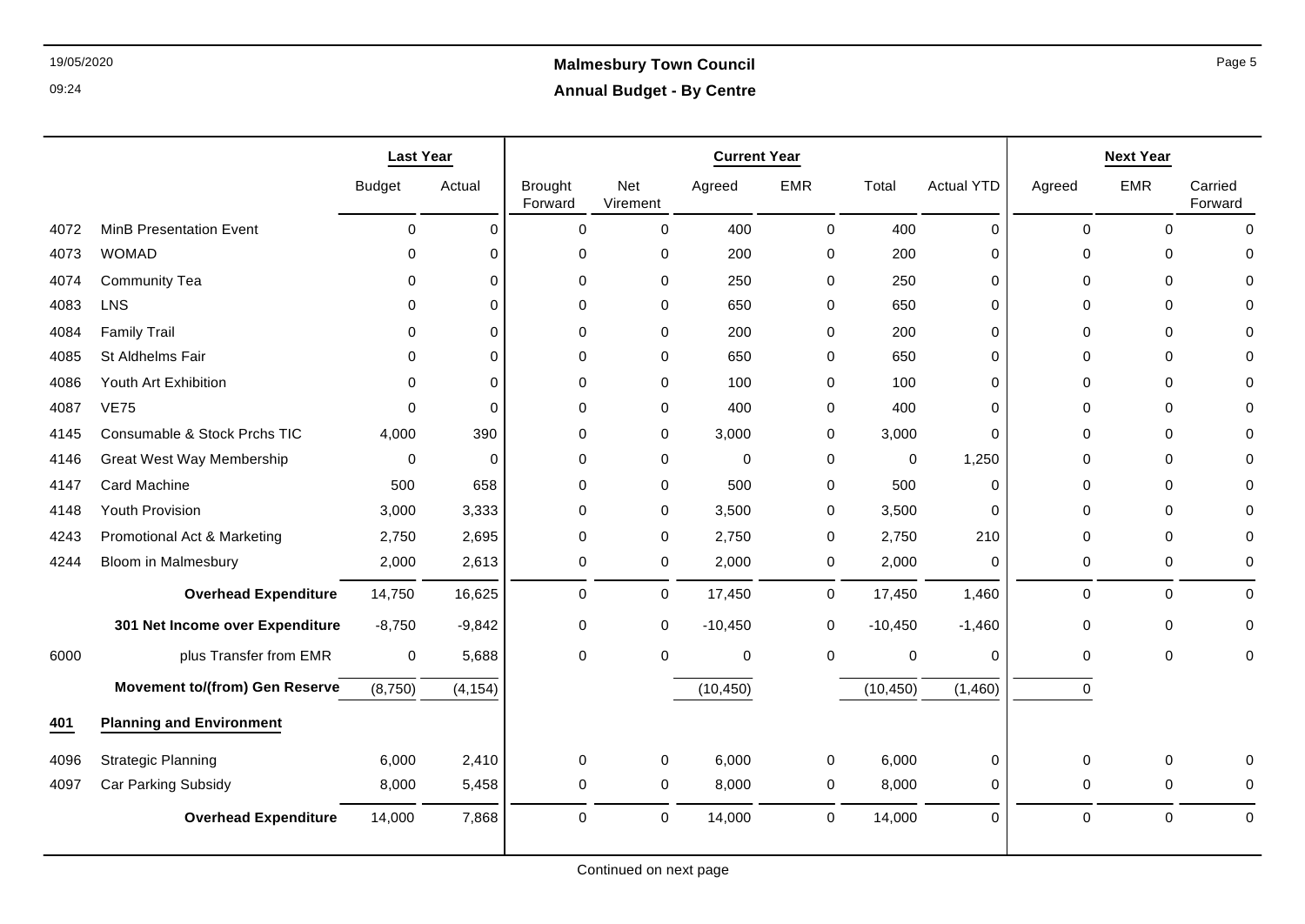# 19/05/2020 **Malmesbury Town Council Annual Budget - By Centre**

|      |                                       | <b>Last Year</b> |         |                           |                  | <b>Current Year</b> |            |             |                   | <b>Next Year</b> |             |                    |  |
|------|---------------------------------------|------------------|---------|---------------------------|------------------|---------------------|------------|-------------|-------------------|------------------|-------------|--------------------|--|
|      |                                       | <b>Budget</b>    | Actual  | <b>Brought</b><br>Forward | Net<br>Virement  | Agreed              | <b>EMR</b> | Total       | <b>Actual YTD</b> | Agreed           | <b>EMR</b>  | Carried<br>Forward |  |
|      | <b>Movement to/(from) Gen Reserve</b> | (14,000)         | (7,868) |                           |                  | (14,000)            |            | (14,000)    | $\Omega$          | $\Omega$         |             |                    |  |
| 601  | <b>Cemetery &amp; Lodge</b>           |                  |         |                           |                  |                     |            |             |                   |                  |             |                    |  |
| 1036 | <b>Burial/Crem fees/Rights</b>        | 0                | 10,424  | $\mathbf 0$               | $\mathbf 0$      | 6,000               | 0          | 6,000       | 782               | $\mathbf 0$      | $\mathbf 0$ | $\Omega$           |  |
| 1038 | Lodge Rent                            | $\Omega$         | 7,487   | $\mathbf 0$               | $\mathbf 0$      | 8,976               | 0          | 8,976       | 0                 | $\Omega$         | $\Omega$    | 0                  |  |
| 1039 | <b>Memorial Fees</b>                  | 0                | 3,361   | $\mathbf 0$               | $\mathbf 0$      | 2,000               | 0          | 2,000       | 0                 | $\mathbf 0$      | $\Omega$    | 0                  |  |
| 1042 | <b>SSE Consents</b>                   | 0                | 13      | $\mathbf 0$               | $\boldsymbol{0}$ | 0                   | 0          | 0           | 0                 | 0                | 0           | 0                  |  |
|      | <b>Total Income</b>                   | 0                | 21,285  | 0                         | 0                | 16,976              | 0          | 16,976      | 782               | 0                | $\mathbf 0$ | $\mathbf 0$        |  |
| 4016 | Cemetery Insurance                    | $\mathbf 0$      | 1,652   | 0                         | 0                | 2,200               | 0          | 2,200       | 0                 | 0                | $\mathbf 0$ | $\mathbf 0$        |  |
| 4017 | Lodge Council Tax                     | $\Omega$         | 389     | $\mathbf 0$               | $\mathbf 0$      | $\mathbf 0$         | 0          | $\mathbf 0$ | $\mathbf 0$       | $\mathbf 0$      | $\Omega$    | $\Omega$           |  |
| 4018 | <b>Cemetery Utilities</b>             | $\Omega$         | 575     | $\mathbf 0$               | $\mathbf 0$      | 450                 | 0          | 450         | 93                | $\mathbf 0$      | $\mathbf 0$ | $\Omega$           |  |
| 4019 | Cemetery Lodge Maintenance            | 0                | 500     | $\pmb{0}$                 | $\boldsymbol{0}$ | 1,500               | 0          | 1,500       | 0                 | $\mathbf 0$      | $\mathbf 0$ | $\mathbf 0$        |  |
| 4021 | <b>Cemetery General Maintenance</b>   | 0                | 259     | $\mathbf 0$               | $\mathbf 0$      | 1,000               | 0          | 1,000       | 0                 | $\mathbf 0$      | $\mathbf 0$ | 0                  |  |
| 4022 | ICCM Membership                       | $\Omega$         | 95      | $\mathbf 0$               | $\mathbf 0$      | 100                 | 0          | 100         | 95                | $\mathbf{0}$     | $\Omega$    | $\Omega$           |  |
| 4023 | <b>Cemetery Audit</b>                 | $\mathbf 0$      | 150     | $\pmb{0}$                 | $\mathsf 0$      | $\mathbf 0$         | $\pmb{0}$  | $\pmb{0}$   | 0                 | 0                | $\mathbf 0$ | $\mathbf 0$        |  |
|      | <b>Overhead Expenditure</b>           | $\mathbf 0$      | 3,621   | $\Omega$                  | $\mathbf 0$      | 5,250               | 0          | 5,250       | 188               | $\mathbf{0}$     | $\Omega$    | $\Omega$           |  |
|      | Movement to/(from) Gen Reserve        | $\mathbf 0$      | 17,665  |                           |                  | 11,726              |            | 11,726      | $\overline{594}$  | $\mathbf 0$      |             |                    |  |
| 701  | <b>Town Hall &amp; Facilities</b>     |                  |         |                           |                  |                     |            |             |                   |                  |             |                    |  |
| 1005 | Jackdaws Rent MTC                     | $\mathbf 0$      | 8,167   | $\mathbf 0$               | $\boldsymbol{0}$ | 14,000              | 0          | 14,000      | 0                 | $\mathbf 0$      | $\mathbf 0$ | $\Omega$           |  |
| 1006 | Town Hall Hire                        | 45,500           | 36,763  | $\mathbf 0$               | $\boldsymbol{0}$ | 31,000              | 0          | 31,000      | $\mathsf{O}$      | $\mathbf 0$      | $\Omega$    | $\Omega$           |  |
| 1035 | Town Hall Bar Sales-inc Cinema        | 4,000            | 5,886   | $\mathbf 0$               | $\mathbf 0$      | 4,000               | 0          | 4,000       | 0                 | $\mathbf 0$      | 0           | $\Omega$           |  |
| 1110 | HEALS OSR OFFICE RENT                 | 0                | 90      | $\mathbf 0$               | $\mathbf 0$      | $\mathbf 0$         | $\pmb{0}$  | $\pmb{0}$   | $\mathbf 0$       | $\mathbf 0$      | $\Omega$    | 0                  |  |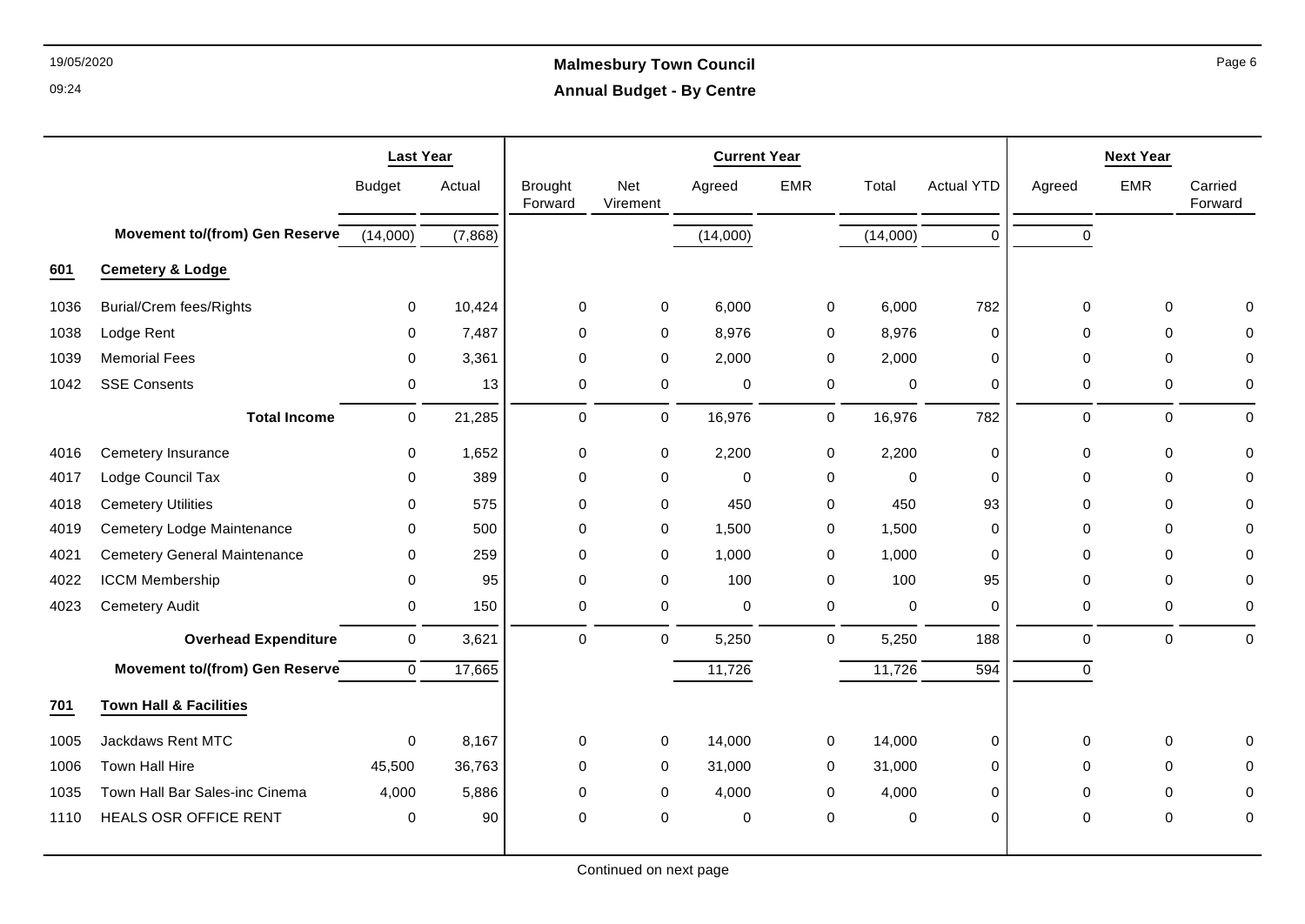|      |                                       | <b>Last Year</b> |          |                           |                 | <b>Current Year</b> |             |             |                   | <b>Next Year</b> |             |                    |  |
|------|---------------------------------------|------------------|----------|---------------------------|-----------------|---------------------|-------------|-------------|-------------------|------------------|-------------|--------------------|--|
|      |                                       | <b>Budget</b>    | Actual   | <b>Brought</b><br>Forward | Net<br>Virement | Agreed              | <b>EMR</b>  | Total       | <b>Actual YTD</b> | Agreed           | <b>EMR</b>  | Carried<br>Forward |  |
| 1192 | <b>Cinema Tickets Sales</b>           | 25,000           | 20,727   | $\mathbf 0$               | $\mathbf 0$     | 21,000              | $\mathbf 0$ | 21,000      | $\mathbf 0$       | $\mathbf 0$      | $\mathbf 0$ | $\mathbf 0$        |  |
|      | <b>Total Income</b>                   | 74,500           | 71,633   | $\mathbf 0$               | $\mathsf{O}$    | 70,000              | 0           | 70,000      | $\mathbf 0$       | $\mathbf 0$      | 0           | $\Omega$           |  |
| 4060 | Town H Bar P'chases-inc Cinema        | 3,000            | 2,392    | 0                         | 0               | 1,500               | 0           | 1,500       | 0                 | $\mathbf 0$      | $\mathbf 0$ | $\Omega$           |  |
| 4061 | Mayor's bar profits                   | 0                | 1,729    | 0                         | 0               | $\mathbf 0$         | 0           | $\mathbf 0$ | 0                 | 0                | $\mathbf 0$ | $\Omega$           |  |
| 4101 | Outside areas Improvements            | 5,000            | 25,237   | 0                         | 0               | 5,500               | 0           | 5,500       | 0                 | 0                | 0           | $\mathbf{0}$       |  |
| 4111 | <b>Consumables Town Hall</b>          | 2,000            | 1,543    | 0                         | 0               | 2,000               | $\mathbf 0$ | 2,000       | $\Omega$          | $\Omega$         | $\Omega$    | $\Omega$           |  |
| 4118 | Maintenance-Town Hall                 | $\mathbf 0$      | 41       | 0                         | 0               | 0                   | $\mathbf 0$ | 0           | $\mathbf 0$       | $\Omega$         | $\Omega$    | $\mathbf{0}$       |  |
| 4123 | Service Agreements incl Window        | 36,000           | 32,406   | $\Omega$                  | $\Omega$        | $\mathbf 0$         | $\mathbf 0$ | $\Omega$    | $\Omega$          | $\Omega$         | $\Omega$    | $\Omega$           |  |
| 4152 | <b>Utilities</b>                      | $\mathbf 0$      | 960      | $\mathbf 0$               | $\mathbf 0$     | $\Omega$            | $\mathbf 0$ | $\mathbf 0$ | $\Omega$          | $\Omega$         | $\Omega$    | $\Omega$           |  |
| 4197 | <b>Refuse Collection</b>              | $\Omega$         | 197      | $\Omega$                  | $\mathbf 0$     | $\Omega$            | $\mathbf 0$ | $\Omega$    | $\Omega$          | $\Omega$         | $\Omega$    | $\Omega$           |  |
| 4242 | <b>Marketing Town Hall</b>            | 1,000            | $\Omega$ | $\mathbf 0$               | $\mathbf 0$     | 1,000               | $\mathbf 0$ | 1,000       | $\Omega$          | $\Omega$         | $\Omega$    | $\Omega$           |  |
| 4640 | Cinema Expenditure                    | 14,000           | 13,200   | $\mathbf 0$               | 0               | 14,000              | 0           | 14,000      | $-1,259$          | $\mathbf 0$      | $\Omega$    | $\mathbf 0$        |  |
| 4641 | Licences                              | 500              | 3,575    | $\mathbf 0$               | 0               | 2,000               | 0           | 2,000       | $\mathbf 0$       | $\mathbf 0$      | $\mathbf 0$ | $\mathbf 0$        |  |
|      | <b>Overhead Expenditure</b>           | 61,500           | 81,282   | $\mathbf 0$               | $\mathbf 0$     | 26,000              | 0           | 26,000      | $-1,259$          | $\mathbf 0$      | $\Omega$    | $\Omega$           |  |
|      | 701 Net Income over Expenditure       | 13,000           | $-9,649$ | 0                         | 0               | 44,000              | 0           | 44,000      | 1,259             | 0                | $\mathbf 0$ | 0                  |  |
| 6000 | plus Transfer from EMR                | $\mathbf 0$      | 47,957   | $\mathbf 0$               | $\mathbf 0$     | $\mathbf 0$         | $\mathbf 0$ | $\mathbf 0$ | $\mathbf 0$       | $\mathbf 0$      | $\Omega$    | $\Omega$           |  |
| 6001 | less Transfer to EMR                  | $\mathbf 0$      | 10,139   | $\mathbf 0$               | $\mathbf 0$     | $\mathbf 0$         | $\mathbf 0$ | $\mathbf 0$ | $\mathbf 0$       | $\mathbf 0$      | $\mathbf 0$ | $\mathbf 0$        |  |
|      | <b>Movement to/(from) Gen Reserve</b> | 13,000           | 28,170   |                           |                 | 44,000              |             | 44,000      | 1,259             | $\mathbf 0$      |             |                    |  |
|      | <b>Total Budget Income</b>            | 534,239          | 565,499  | 0                         | 0               | 554,287             | 0           | 554,287     | 229,849           | 0                | 0           | 0                  |  |
|      | <b>Expenditure</b>                    | 512,719          | 559,179  | 0                         | 0               | 509,818             | 0           | 509,818     | 41,408            | 0                | $\mathbf 0$ | $\mathbf 0$        |  |
|      | Net Income over Expenditure           | 21,520           | 6,320    | $\Omega$                  | $\Omega$        | 44,469              | $\mathbf 0$ | 44,469      | 188,441           | $\mathbf 0$      | $\Omega$    | $\mathbf 0$        |  |
|      |                                       |                  |          |                           |                 |                     |             |             |                   |                  |             |                    |  |